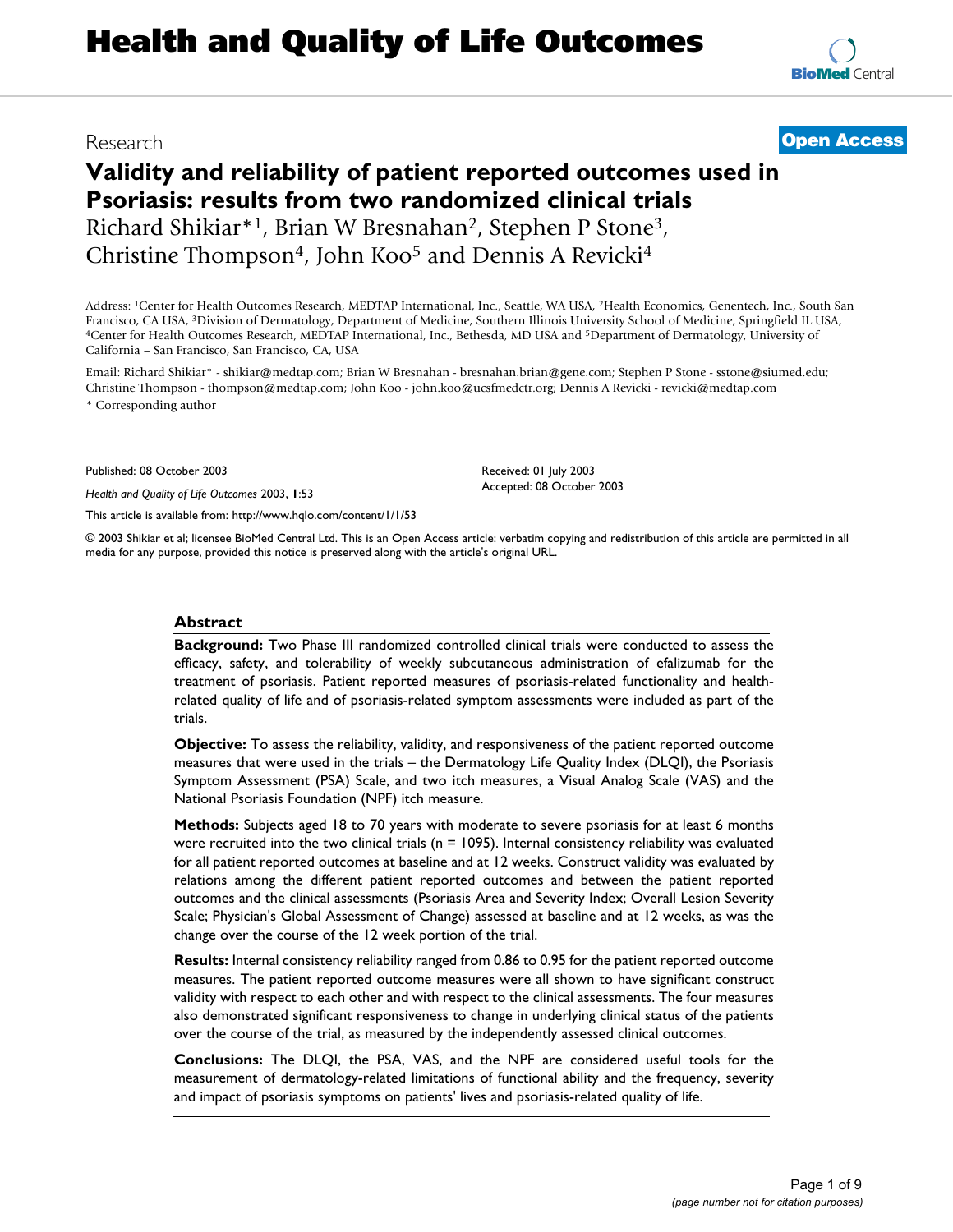Psoriasis has been demonstrated to have substantial impacts on dermatology-related functional limitations and health-related quality of life (HRQL) [1–7]. The itching and other physical symptoms associated with psoriasis negatively impacts patients' functional well-being and their social relationships. Concerns about the appearance of one's skin can result in distress [8], worry, and embarrassment leading to restrictions in social, recreational, and work activities. Sexual functioning has also been demonstrated to be adversely impacted by psoriasis [9]. Psoriasis results in economic burden in terms of direct cost of care [10] and in terms of indirect cost of lost productivity at work and home [11]. In addition, some psoriasis treatment regimens have time costs associated with administration, such as doctor visits for ultra-violet treatment or safety monitoring for topical administration. Studies of psoriasis patients will often include both physicianassessed clinical endpoints and dermatology-specific patient-reported HRQL and limitations of functional ability to obtain a more comprehensive view of the impacts of the disease and its treatment on the patient [12]. A number of measures have been developed for measuring psoriasis-related HRQL and functional limitations [2].

Along with measuring patient-reported HRQL and dermatology-specific functional limitations, measuring patientreported psoriasis symptoms is an important adjunct to clinical assessments of the disease. In fact, for some symptom domains, such as itch or pain associated with psoriatic plaques, the patient report is the primary source of assessment. Some disease specific measures of HRQL used in dermatology contain items that assess patient-reported symptoms as well [13–17].

The purpose of the current analyses was to examine the psychometric properties of four patient-reported measures – a psoriasis symptom assessment measure, two single-item itch scales, and one dermatology-specific HRQL measure – when used in a moderate to severe psoriasis population. Specifically, the psychometric properties investigated were reliability, validity, and the responsiveness to underlying clinical change for each of the patientreported measures. The HRQL measure under investigation is the Dermatology Life Quality Index (DLQI), a validated questionnaire that was developed as a practical measure for use in dermatology clinical settings [17]. The first symptom measure, the Psoriasis Symptom Assessment (PSA) scale, was adapted from the symptom scale of the validated Skindex-29 [14], a measure intended to assess the effects of skin disease on the patients' HRQL. The single-item itch measures were an itch Visual Analog Scale (VAS), used in Study A, and the itch scale from the National Psoriasis Foundation [18] – the NPF itch scale, used in Study B. These four patient-reported measures were used in two randomized clinical trials of a new therapy for moderate to severe psoriasis patients (combined n = 1095) thereby providing a substantial data-set for indepth examination of their psychometric properties. Evidence supporting psychometric qualities such as reliability, validity, responsiveness for patient-reported outcomes is needed for clinical trials comparing therapies and to support claims of HRQL and symptom benefit [19].

#### **Methods**

The data for the analyses came from two Phase III randomized, double-blind, parallel group, placebo-controlled, multi-center clinical trials that were conducted to assess the efficacy, safety, and tolerability of weekly subcutaneous administration of efalizumab for the treatment of psoriasis. The two studies are labeled Study A and Study B, and were similar in design. Details of these studies are reported elsewhere [20]. Subjects were randomized to receive either the study drug or placebo. Both studies involved an initial twelve week treatment period that included assessments at baseline and after twelve weeks; the primary safety and efficacy endpoints of the trials focused on this twelve week treatment period. The analyses described in the present report do not evaluate treatment effects. This report focuses on a blinded examination of psychometric properties of the patientreported instruments included in the two clinical studies. Subjects signed informed consent forms, and the study complied with FDA Good Clinical Practices, Health Protection Branch guidelines, and all other applicable ethical, legal, and regulatory requirements.

#### *Subjects and Inclusion Criteria*

Subjects volunteering for the study were screened for eligibility. Subjects had to have been classified with at least moderate psoriasis (e.g., at least 10% of body surface area covered with plaques and screening PASI score  $\geq$  12) for at least six months, and had to have been between the age of 18 and 70. Excluded from the study were patients with any of a number of concomitant diseases or allergies to the class of medications used in the trials, as well as pregnant or lactating females. There were 498 subjects in Study A and 597 subjects in Study B. Both studies recruited subjects from multiple clinical centers located throughout the United States and Canada.

#### *Clinical Measures*

#### *Psoriasis Area and Severity Index (PASI)*

The PASI [21] is frequently used as an endpoint in psoriasis clinical trials [22], and the proportion of subjects achieving PASI-75, defined as  $\geq$  75% improvement in PASI score from baseline, was the primary efficacy endpoint in both Study A and Study B. The PASI is a composite index indicating the severity of the three main characteristics of psoriatic plaques (erythema, scaling, and thickness) weighted by the amount of coverage of these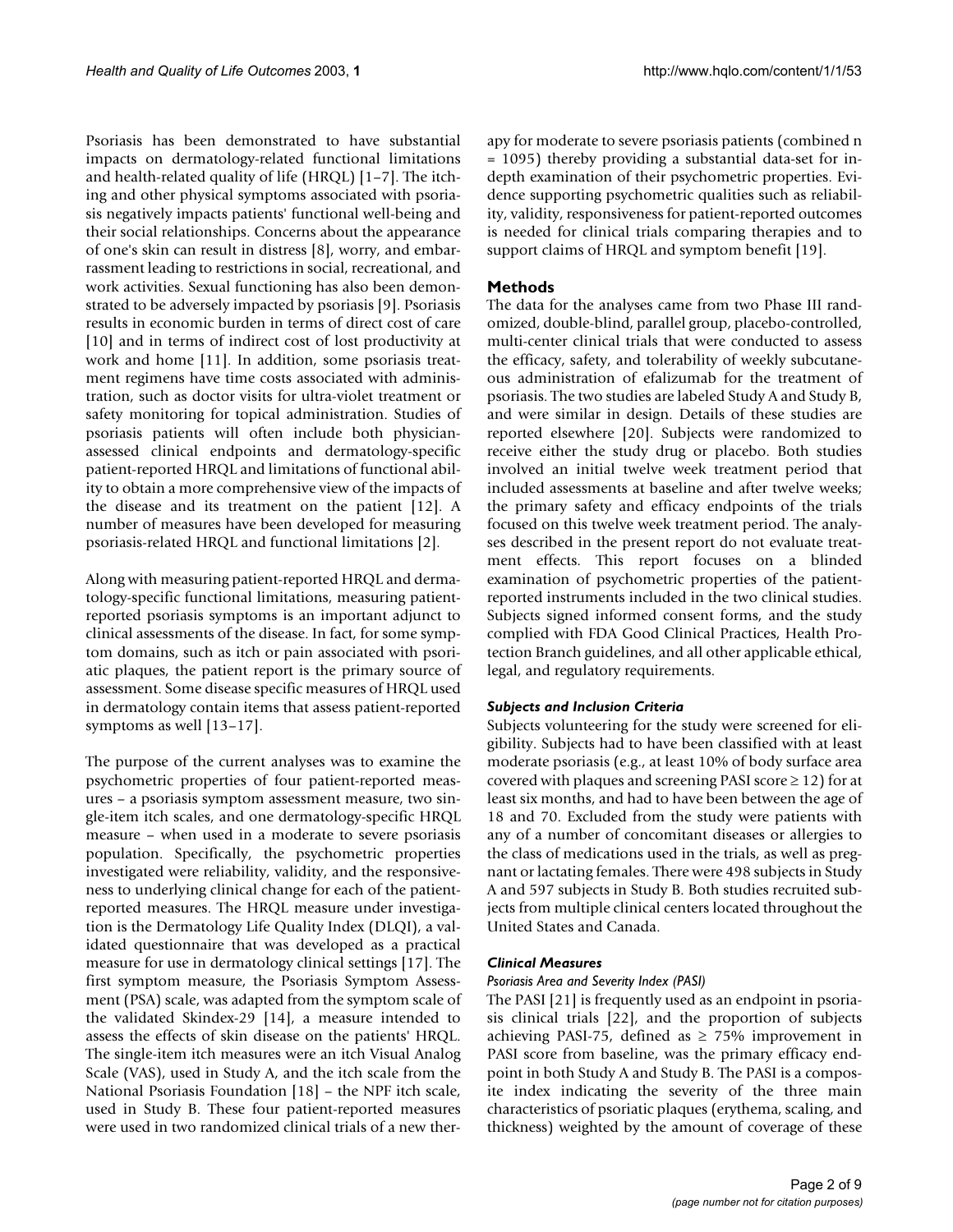plaques in the four main body areas (i.e., head, trunk, upper extremities, and lower extremities). PASI scores can range from 0 to 72, with higher scores indicating greater severity.

# *Overall Lesion Severity Scale (OLS)*

The OLS is a physician global rating of psoriasis severity at a given point in time. The physician assigns a number from 0 ("clear") to 5 ("very severe") indicating his/her judgment of psoriasis severity. The physician is guided in this judgment by the status of three characteristics of the plaque (i.e., plaque elevation, scaling and erythema). The OLS was developed for use in these and related clinical trials.

# *Physician's Global Assessment of Change (PGA)*

The PGA corresponds to the physician's global assessment of changes in all psoriatic lesions compared to the baseline condition (using photographs from baseline to aid in making the assessment). The possible scores are "Cleared" (100% improvement); "Excellent" (75%–99% improvement); "Good" (50%–74% improvement); "Fair" (25%– 49% improvement); "Slight" (1%–24% improvement); "Unchanged"; and "Worse". For purposes of the analyses in this report, these categories were scored from 5 to negative 1, corresponding to "excellent" to "worse", respectively.

# *Patient-Reported Outcome Measures*

Four patient reported outcome measures were used in these studies: the PSA, DLQI, and two measures of itching.

# *Psoriasis Symptom Assessment (PSA) Scale*

The PSA contains eight symptom questions related to psoriasis, to which the patient responds twice, once in terms of frequency of occurrence (4-point scale, ranging from "always" to "never"), and once in terms of troublesomeness/ bothersomeness (4-point scale, ranging from "a great deal" to "not at all") [14]. Two scores are derived from the PSA, one for frequency and one for severity (e.g., from the troublesomeness/ bothersomeness ratings). Each PSA score ranges from 0 to 32, with higher scores indicating worse psoriasis symptoms.

The PSA was adapted from the symptom scale of the validated Skindex-29 [14,15]. The first seven symptoms of the PSA are identical to the original Skindex-29 symptoms scale. An eighth item ("Your skin was scaling") was added based upon clinical judgment as to the importance of this symptom and based on a review of results from earlier efalizumab clinical trials. The PSA requires the subject to rate both frequency and severity over the previous two weeks. The Skindex-29 requires the subject to respond only in terms of frequency, and the subject is asked to

respond to each item in terms of their perception at present (e.g., "my skin hurts").

# *Dermatology Life Quality Index*

The DLQI was developed as a simple and practical questionnaire for use in dermatology clinical settings to assess limitations related to the impact of skin disease [17]. The instrument contains ten items dealing with the subject's skin. The ten items were based upon the most commonly identified impacts upon dermatology-specific HRQL that were elicited from patients with skin disease. The score on the DLQI has a possible range of 0 to 30, with 30 corresponding to the worst HRQL. The DLQI has evidence supporting reliability and validity when used in a dermatology setting [17]. The DLQI was developed to contain six subscale scores: symptoms and feelings; daily activities; leisure; work/school; personal relationships; and treatment.

# *Itch Measures*

Study A and Study B used slightly different single-item measures to assess itchiness. Study A used a single item itch VAS, anchored by the terms "no itching" at the 0 point to "severe itching" at the 10 end of the scale. Subjects were asked to respond in terms of their itching "at the present time." Study B used the itch scale from the National Psoriasis Foundation score [18]. The itch scale is a single, 6-point Likert-type item assessing itching over the past 24 hours, with responses from 0 ("no itching") to 5 ("severe, constant itching, distressing; frequent sleep disturbance; interferes with activities").

# *Statistical Methods*

The psychometric properties of the patient-reported outcome measures were assessed to determine the different instrument's reliability, validity and responsiveness [23,24]. For the PSA, internal consistency reliability – i.e., the extent to which items on a scale are all measuring the same concept – was evaluated for the original 7 item and new 8 item scale, and for both the PSA frequency and severity scores. Internal consistency reliability was evaluated for all the multi-item scores using Cronbach's coefficient  $\alpha$  statistic [25].

Validity represents the extent to which the instrument actually measures the construct it is intended to measure [23]. Validity of patient-reported outcomes is assessed by specifying and testing hypotheses about the relationship between the patient-reported outcome measures and other independent measures (e.g., severity of disease, clinician rated clinical status) and other health related measures. The strength of the correlation between measures intended to assess similar concepts was examined. Specifically, the correlation of the single-item itch scale (i.e., VAS or NPF itch) with item 3 on the PSA ("your skin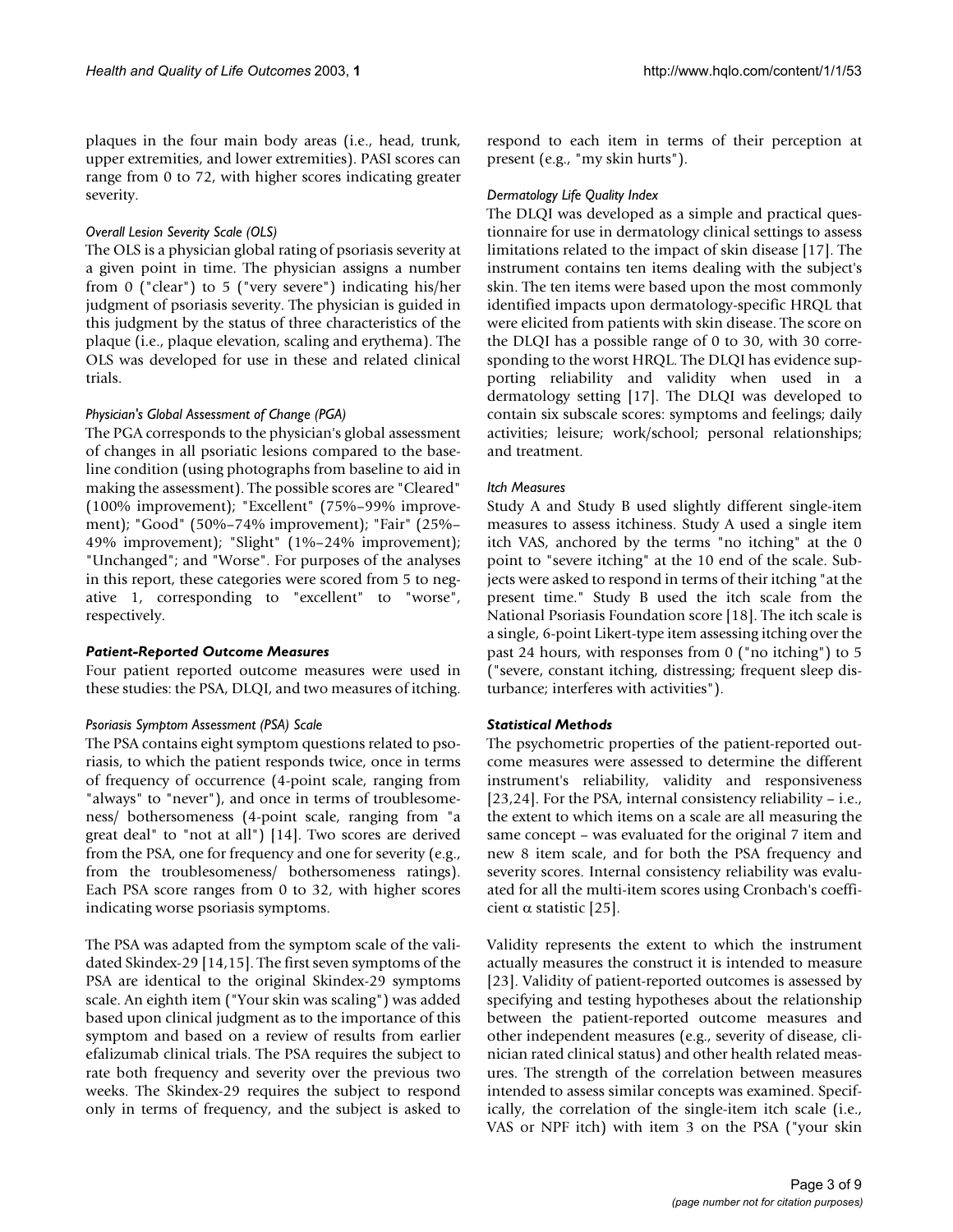itched") was compared to the correlation of the itch scale with other items on the PSA. The correlation of the PSA score with the symptom scale of the DLQI was compared with its correlation with the other DLQI scales, with the hypothesis that as a measure of patient-reported symptoms, the PSA would correlate higher with this DLQI scale than with the other five DLQI scales. To further investigate the validity of the scales, an assessment was made of the relationship between the patient-reported outcomes and the clinical measures, both at baseline and at week 12. Moderately strong correlations between the clinician rated and patient-reported symptom measures, and between clinician rated symptoms and the DLQI were expected. Pearson product-moment correlations were used to assess relationships between the clinical and patient-reported outcome measures.

Responsiveness of a patient-reported outcome deals with the extent to which changes in the scores are associated with changes in the underlying clinical status of the subject over some defined time period. Two approaches were used to assess the responsiveness of the patient-reported outcome measures. First, changes in these measures from baseline to week 12 were correlated with the changes in the physician-assessed clinical measures over this 12 week period, as well as with the physician's global assessment of change at week 12. The second approach to assessing responsiveness involved categorizing subjects into three groups based on the change in their PASI scores from baseline to week 12: PASI improved  $\geq$  75%; PASI improved  $\geq 50\% - 74.9\%$ ; and PASI got worse or improved < 50%. Analyses of variance were performed among these three groups on the changes from baseline to the 12-week endpoint in the patient-reported outcome measures.

Analyses were performed on blinded data, that is, the status of the subject with respect to his/her assigned treatment group was not known. Given that Study A and Study B were independently conducted studies; the results of the two clinical trials were analyzed separately. Two-sided tests with alpha = 0.05 were used to determine statistical significance, and there was no adjustment for multiple statistical tests.

# **Results**

The average age of the 498 subjects enrolled in Study A was  $44.1$  (s.d. = 12.0) and of the 597 subjects in Study B was 45.6 (s.d.= 12.7). Males comprised 72.3% of the sample in Study A and 64.8% of the sample in Study B. The baseline PASI scores for Study A and Study B were 18.84 (7.05) and 20.01 (8.35), respectively; and the baseline OLS scores for the two studies were 3.46 (0.63) and 3.31 (0.85), respectively. These scores indicate that the subjects in both studies had moderate to severe psoriasis (e.g., the OLS score of 3 corresponds to physician ratings of "moderate" psoriasis, and a 4 corresponds to "severe" psoriasis).

The means, standard deviations, and reliability coefficients (Cronbach's coefficient α) of the patient reported outcomes are shown in Table 1. Complete baseline and 12 week data were available for 89.7–90.5% of the subjects in Study A and for 93.5–97.4% of the subjects in Study B. In general, the PSA, DLQI and VAS itch, and NPS itch scores decreased over the 12-week studies.

The internal consistency reliability coefficients of all the patient-reported measures are satisfactory, ranging from approximately 0.86 to 0.95 (see Table 1). Internal consistency reliabilities were somewhat better at the 12-week follow-up in both studies. For the PSA, no substantive differences in reliabilities were observed between the 7 item and 8-item versions.

|                                            |                 |             |                          | <b>STUDY A</b><br><b>STUDY B</b> |                          |                          |                          |             |                          |                          |             |                      |
|--------------------------------------------|-----------------|-------------|--------------------------|----------------------------------|--------------------------|--------------------------|--------------------------|-------------|--------------------------|--------------------------|-------------|----------------------|
| <b>Patient-reported outcome</b><br>measure | <b>Baseline</b> |             |                          | Week 12                          |                          |                          | <b>Baseline</b>          |             |                          | Week 12                  |             |                      |
|                                            | N               | Mean (s.d.) | Coefficient $\alpha$     | N                                | Mean (s.d.)              | Coefficient $\alpha$     | N                        | Mean (s.d.) | Coefficient $\alpha$     | N                        | Mean (s.d.) | Coefficient $\alpha$ |
| PSA Frequency: 8-item scale                | 493             | 13.21(5.07) | 0.858                    | 446                              | 8.22(5.57)               | 0.927                    | 594                      | 13.79(5.22) | 0.875                    | 572                      | 8.51(6.24)  | 0.940                |
| PSA Frequency: 7-item scale                | 493             | n/a         | 0.865                    | 446                              | n/a                      | 0.922                    | 594                      | n/a         | 0.876                    | 572                      | n/a         | 0.936                |
| PSA Severity: 8-item scale                 | 494             | 14.08(5.55) | 0.874                    | 445                              | 8.55(6.42)               | 0.942                    | 595                      | 14.38(5.62) | 0.891                    | 573                      | 8.66(6.71)  | 0.946                |
| PSA Severity: 7-item scale                 | 494             | n/a         | 0.874                    | 445                              | n/a                      | 0.939                    | 595                      | n/a         | 0.889                    | 573                      | n/a         | 0.941                |
| <b>DLQI</b>                                | 483             | 11.75(6.80) | 0.871                    | 437                              | 6.69(6.51)               | 0.921                    | 586                      | 12.18(6.71) | 0.869                    | 571                      | 7.07 (6.74) | 0.919                |
| VAS Itch                                   | 497             | 5.90(2.68)  | n/a                      | 446                              | 3.74(3.03)               | $n/a$ <sup>1</sup>       | $\overline{\phantom{a}}$ |             | $\overline{\phantom{a}}$ | $\overline{\phantom{a}}$ |             | -                    |
| NPS Itch                                   | $\sim$          |             | $\overline{\phantom{a}}$ | $\overline{\phantom{a}}$         | $\overline{\phantom{a}}$ | $\overline{\phantom{a}}$ | 597                      | 3.05(1.41)  | n/a                      | 558                      | 1.80(1.50)  | n/a <sup>1</sup>     |

<sup>1</sup> Coefficient  $\alpha$  is not applicable for single-item scales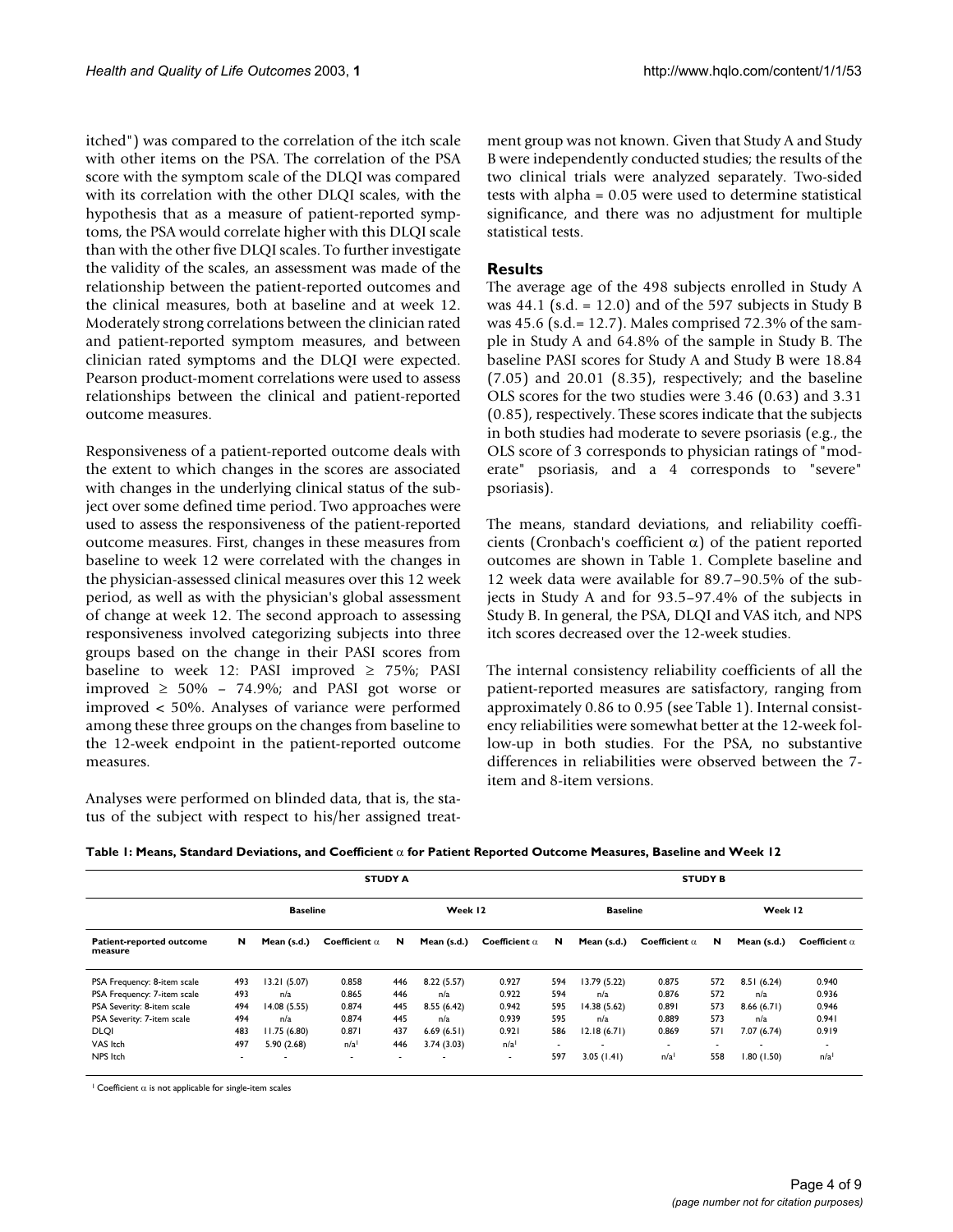|                                                     |                 | <b>STUDY A</b>      |                 |                     | <b>STUDY B</b>  |                     |                 |                     |  |  |
|-----------------------------------------------------|-----------------|---------------------|-----------------|---------------------|-----------------|---------------------|-----------------|---------------------|--|--|
| Scale/Subscale                                      |                 | <b>Baseline</b>     |                 | Week 12             |                 | <b>Baseline</b>     | Week 12         |                     |  |  |
|                                                     | <b>PSA Freq</b> | <b>PSA Severity</b> | <b>PSA Freq</b> | <b>PSA Severity</b> | <b>PSA Freq</b> | <b>PSA Severity</b> | <b>PSA Freq</b> | <b>PSA Severity</b> |  |  |
| <b>DLQI</b> Total Scale                             | 0.59            | 0.61                | 0.78            | 0.79                | 0.62            | 0.63                | 0.78            | 0.79                |  |  |
| <b>DLQI</b><br>Symptoms<br>and Feelings<br>Subscale | 0.62            | 0.64                | 0.83            | 0.84                | 0.66            | 0.68                | 0.83            | 0.84                |  |  |
| <b>DLQI Daily</b><br><b>Activities</b><br>Subscale  | 0.44            | 0.46                | 0.65            | 0.67                | 0.48            | 0.48                | 0.68            | 0.69                |  |  |
| <b>DLOI</b> Leisure<br>Subscale                     | 0.38            | 0.40                | 0.60            | 0.61                | 0.43            | 0.44                | 0.61            | 0.60                |  |  |
| <b>DLOI Work</b><br>and School<br>Subscale          | 0.45            | 0.48                | 0.58            | 0.60                | 0.41            | 0.40                | 0.55            | 0.54                |  |  |
| <b>DLOI</b><br>Personal<br>Relationship<br>Subscale | 0.37            | 0.37                | 0.55            | 0.54                | 0.42            | 0.42                | 0.53            | 0.54                |  |  |
| <b>DLQI</b><br>Treatment<br>Subscale                | 0.43            | 0.42                | 0.66            | 0.67                | 0.38            | 0.39                | 0.60            | 0.62                |  |  |
| <b>NPF</b> Itch Scale                               | n/a             | n/a                 | n/a             | n/a                 | 0.67            | 0.68                | 0.81            | 0.82                |  |  |
| VAS Itch Scale                                      | 0.60            | 0.59                | 0.78            | 0.80                | n/a             | n/a                 | n/a             | n/a                 |  |  |

#### <span id="page-4-0"></span>**Table 2: Correlations Between the PSA Frequency and Severity Scores and the DLQI Total and Scale Scores and the Itch Measures, Baseline and Week 12**

All correlations are significant at p < 0.001

#### <span id="page-4-1"></span>**Table 3: Correlations Among DLQI Scores and Itch Measures, Baseline and Week 12**

|                                               |                       | <b>STUDY A</b>        | <b>STUDY B</b>        |                       |  |  |
|-----------------------------------------------|-----------------------|-----------------------|-----------------------|-----------------------|--|--|
|                                               | <b>Baseline</b>       | Week 12               | <b>Baseline</b>       | Week 12               |  |  |
|                                               | <b>VAS Itch Scale</b> | <b>VAS Itch Scale</b> | <b>NPF Itch Scale</b> | <b>NPF Itch Scale</b> |  |  |
| <b>DLOI</b> Total Scale                       | 0.45                  | 0.66                  | 0.52                  | 0.73                  |  |  |
| DLQI Symptoms and Feelings<br>Subscale        | 0.57                  | 0.74                  | 0.59                  | 0.79                  |  |  |
| <b>DLQI Daily Activities Subscale</b>         | 0.32                  | 0.56                  | 0.39                  | 0.62                  |  |  |
| <b>DLQI</b> Leisure Subscale                  | 0.26                  | 0.49                  | 0.34                  | 0.55                  |  |  |
| DLQI Work and School<br>Subscale              | 0.28                  | 0.45                  | 0.35                  | 0.54                  |  |  |
| <b>DLQI</b> Personal Relationship<br>Subscale | 0.26                  | 0.45                  | 0.34                  | 0.47                  |  |  |
| <b>DLQI</b> Treatment Subscale                | 0.30                  | 0.56                  | 0.32                  | 0.54                  |  |  |

All correlations are significant at  $p < 0.001$ 

The correlations at baseline and week 12 among the patient reported outcomes are summarized in Table [2.](#page-4-0) The PSA frequency and severity scores correlate in the range of 0.59 to 0.63 with the DLQI total score at baseline and in the range of 0.78 to 0.79 at 12 weeks. As hypothesized, the PSA frequency and severity scores correlate most strongly with the DLQI symptoms and feelings subscale than with the other DLQI subscales. The PSA scores correlate in the range of 0.59 to 0.82 with the two itch scores.

The correlations between scores on the DLQI and scores on the VAS (Study A) and NPF (Study B) itch scales are significant (see Table [3](#page-4-1)). The DLQI symptoms and feelings

subscale correlates strongly and significantly with the itch measures. Combined, these data demonstrate that the itch scale correlates more highly with the patient-reported outcome measures that deal specifically with the symptom of itching (e.g., PSA; DLQI symptoms and feelings subscale) than with the other patient-reported outcome measures.

The relationship between the patient-reported outcomes and the physician-based clinical assessments was also evaluated. The patient reported outcome measures – the PSA, the DLQI, and the itch scales – all correlate significantly with both the PASI score and the OLS (Table 4). These correlations were significantly stronger at the end of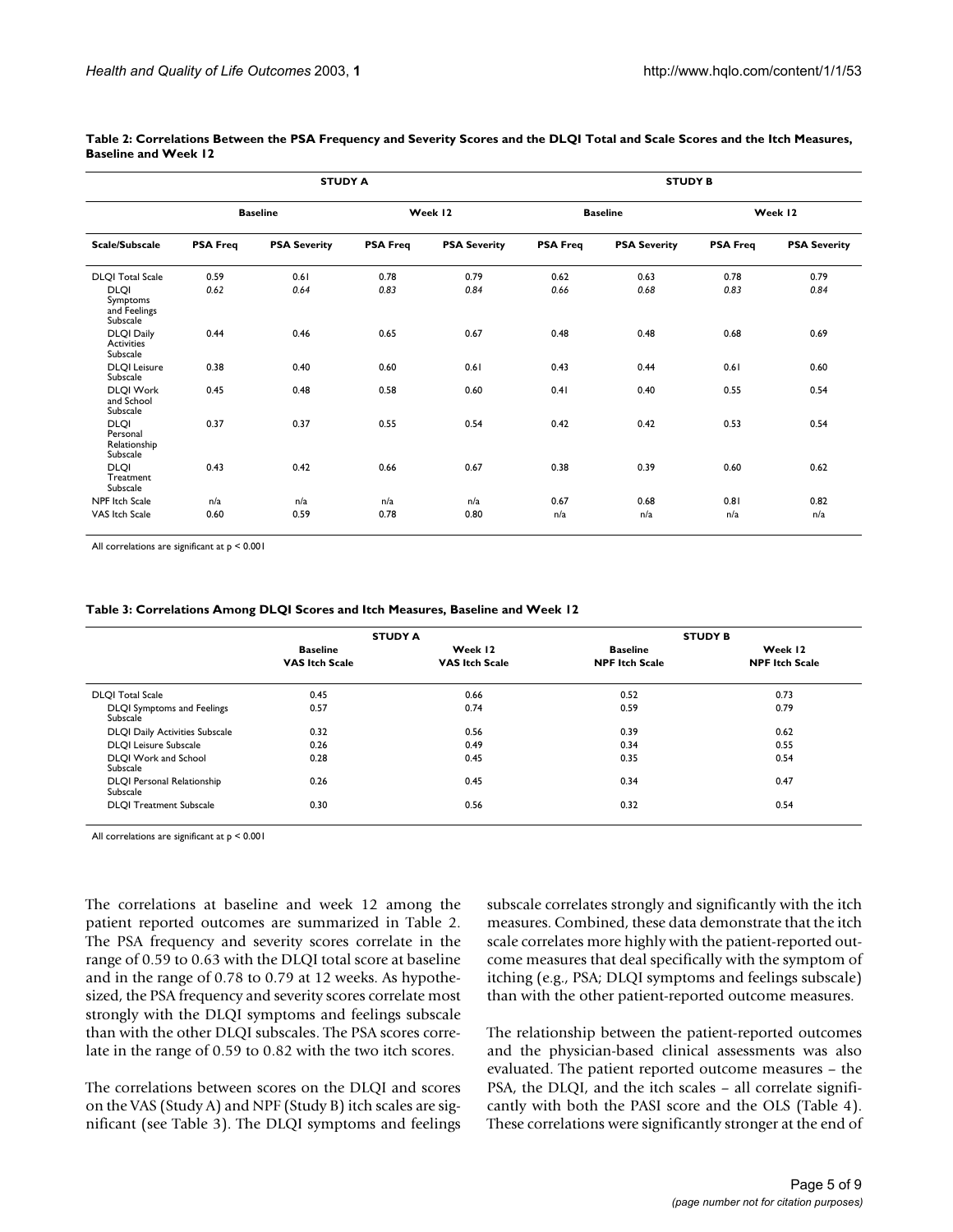|                                                     |                   |                   | <b>STUDY A</b> |            |             | <b>STUDY B</b>    |             |            |  |  |  |
|-----------------------------------------------------|-------------------|-------------------|----------------|------------|-------------|-------------------|-------------|------------|--|--|--|
|                                                     | <b>Baseline</b>   |                   | Week 12        |            |             | <b>Baseline</b>   | Week 12     |            |  |  |  |
| Patient-<br>reported<br>outcome<br>measure          | <b>PASI</b>       | <b>OLS</b>        | <b>PASI</b>    | <b>OLS</b> | <b>PASI</b> | <b>OLS</b>        | <b>PASI</b> | <b>OLS</b> |  |  |  |
| <b>PSA Frequency</b>                                | 0.19              | 0.19              | 0.57           | 0.60       | 0.19        | 0.22              | 0.53        | 0.58       |  |  |  |
| <b>PSA Severity</b>                                 | 0.16              | 0.16              | 0.55           | 0.59       | 0.19        | 0.23              | 0.54        | 0.58       |  |  |  |
| <b>DLQI</b> Total Scale                             | 0.20              | 0.18              | 0.51           | 0.48       | 0.25        | 0.19              | 0.59        | 0.58       |  |  |  |
| <b>DLQI</b><br>Symptoms<br>and Feelings<br>Subscale | 0.17              | 0.16              | 0.54           | 0.55       | 0.18        | 0.18              | 0.56        | 0.61       |  |  |  |
| <b>DLQI Daily</b><br><b>Activities</b><br>Subscale  | 0.10 <sup>b</sup> | 0.12 <sup>a</sup> | 0.44           | 0.44       | 0.20        | 0.12 <sup>a</sup> | 0.51        | 0.50       |  |  |  |
| <b>DLQI</b> Leisure<br>Subscale                     | 0.11 <sup>b</sup> | 0.08              | 0.39           | 0.32       | 0.21        | 0.13a             | 0.47        | 0.46       |  |  |  |
| <b>DLQI Work</b><br>and School<br>Subscale          | 0.18              | 0.15              | 0.37           | 0.34       | 0.19        | 0.16              | 0.35        | 0.32       |  |  |  |
| <b>DLQI</b><br>Personal<br>Relationship<br>Subscale | 0.13a             | 0.13a             | 0.31           | 0.29       | 0.11a       | 0.10 <sup>b</sup> | 0.41        | 0.36       |  |  |  |
| <b>DLQI</b><br>Treatment<br>Subscale                | 0.27              | 0.19              | 0.48           | 0.43       | 0.29        | 0.24              | 0.53        | 0.47       |  |  |  |
| NPF Itch Scale                                      | n/a               | n/a               | n/a            | n/a        | 0.16        | 0.17              | 0.52        | 0.54       |  |  |  |
| VAS Itch Scale                                      | 0.14a             | 0.14a             | 0.53           | 0.54       | n/a         | n/a               | n/a         | n/a        |  |  |  |

**Table 4: Correlations Between Patient Reported Measures and the Psoriasis Area and Severity Index (PASI) and Overall Lesion Severity Scale (OLS) at Baseline and at Week 12.**

All correlations are significant at  $p \le 0.001$  unless otherwise noted  ${}^{a}p \le 0.01$ .  ${}^{b}p \le 0.05$ .

the study than at baseline. For example, the PSA severity score at baseline was correlated 0.19, in both studies, with PASI scores, but at 12 weeks this correlation increased to 0.57 in Study A and 0.53 in Study B. Similar patterns of small to moderate correlations were observed for the two itch scales and the PASI and OLS.

The responsiveness of the patient-reported outcomes to clinical change was evaluated using the two approaches discussed in the methods section. The correlations between the change scores for the clinical and patientreported outcomes over the 12-week period are reported in Table [5.](#page-6-0) The patient-reported outcomes used in these studies demonstrate very good associations with changes in clinical status. Specifically, the correlations of changes in the PSA scores, the NPF itch score, and the DLQI total score with the changes in the PASI and OLS clinical measures and with the PGA are all highly significant and in the 0.44 to 0.57 range. The DLQI subscale demonstrating the strongest relationship with changes in PASI or OLS scores was the symptoms and feelings subscale. The other subscales, which focus on other HRQL impacts of psoriasis, are not quite as strongly correlated with clinical changes, as might be expected. The 8-item PSA was slightly more correlated to changes in clinical status than the original 7 item version (see Table [5](#page-6-0)). There was also a moderate and significant correlation between change in the patientreported outcome measures and the PGA of change in the patient's psoriatic symptoms.

The second approach to assessing responsiveness of the patient reported outcomes relied upon the classification of subjects into three categories based upon the change in PASI scores from baseline to the end of the 12-week treatment period. The results of analysis of variance to assess differences among the three groups categorized by % of PASI improvement from baseline to week 12 are summarized in Table [6](#page-6-1). There were significant differences among the groups on all the outcome measures, and in all cases, the post hoc analyses indicated significant differences between all pair-wise comparisons of groups. For all patient-reported outcomes there was a consistent trend of greater improvement on the respective patient reported outcome corresponding to greater improvement on the PASI.

# **Discussion and Conclusions**

Two randomized clinical trials for a new therapy for psoriasis provided the opportunity to evaluate the reliability, validity, and responsiveness to change in clinical status of several patient-reported outcome measures. The results of the present study provide evidence supporting the reliability, construct validity and responsiveness of the PSA, the DLQI, and the two itch scales.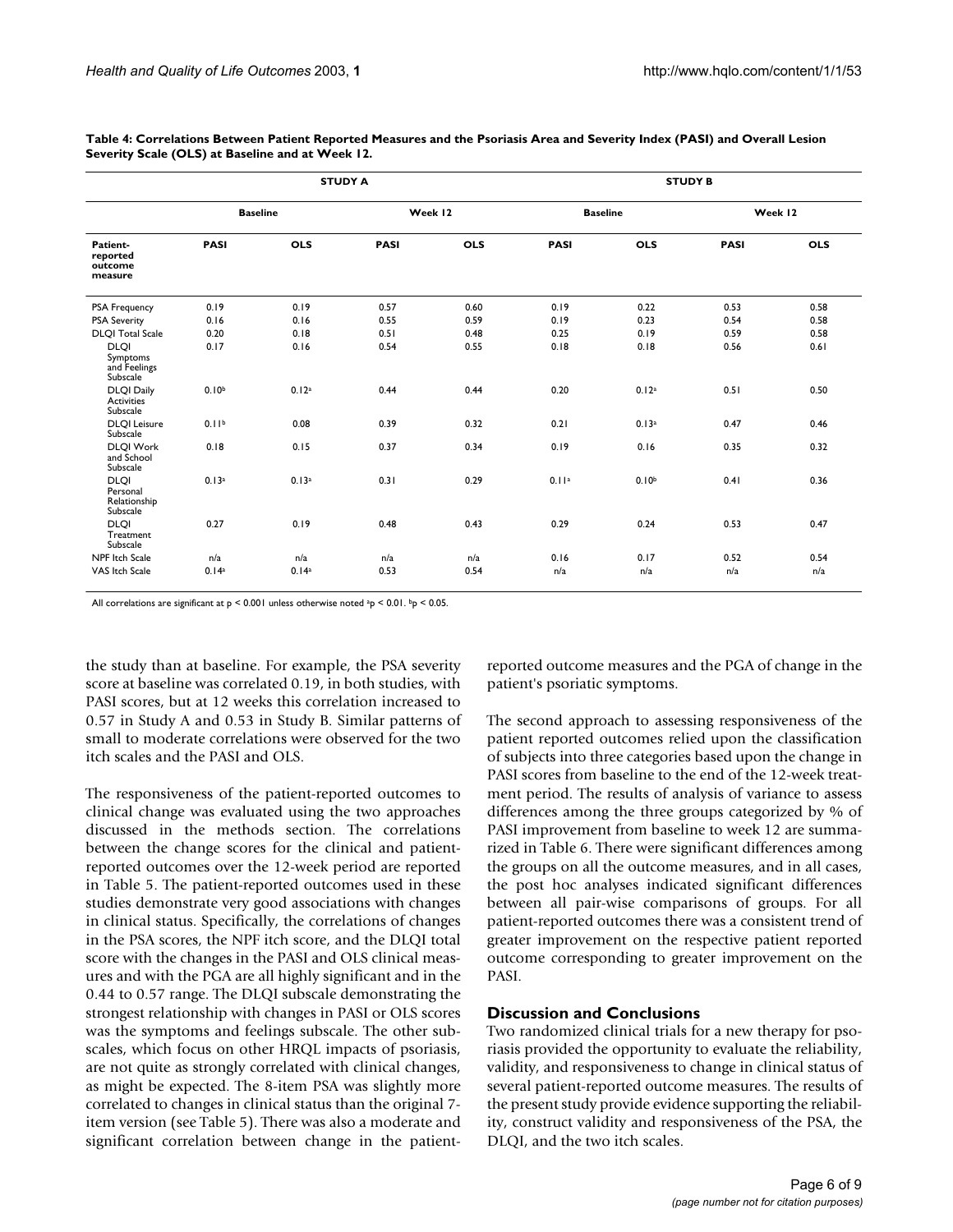|                                                         |             | <b>STUDY A</b>          |            |                         | <b>STUDY B</b> |            |  |  |  |
|---------------------------------------------------------|-------------|-------------------------|------------|-------------------------|----------------|------------|--|--|--|
| <b>Difference Scores:</b><br><b>Baseline to Week 12</b> |             | <b>Clinical Measure</b> |            | <b>Clinical Measure</b> |                |            |  |  |  |
| Scale/Subscale                                          | <b>PASI</b> | <b>OLS</b>              | <b>PGA</b> | <b>PASI</b>             | <b>OLS</b>     | <b>PGA</b> |  |  |  |
| <b>Total Score PSA</b><br>Frequency - 8 item<br>scale   | 0.49        | 0.47                    | 0.54       | 0.53                    | 0.54           | 0.57       |  |  |  |
| <b>Total Score PSA</b><br>Frequency $-7$ item<br>scale  | 0.46        | 0.44                    | 0.51       | 0.51                    | 0.51           | 0.54       |  |  |  |
| <b>Total Score PSA</b><br>Severity $-8$ item scale      | 0.50        | 0.49                    | 0.55       | 0.52                    | 0.53           | 0.57       |  |  |  |
| <b>Total Score PSA</b><br>Severity $-7$ item scale      | 0.47        | 0.47                    | 0.53       | 0.51                    | 0.51           | 0.55       |  |  |  |
| <b>DLQI</b> Total Scale                                 | 0.47        | 0.43                    | 0.46       | 0.54                    | 0.46           | 0.53       |  |  |  |
| <b>DLQI</b> Symptoms<br>and Feelings<br>Subscale        | 0.53        | 0.48                    | 0.52       | 0.52                    | 0.51           | 0.56       |  |  |  |
| <b>DLOI Daily</b><br>Activities Subscale                | 0.38        | 0.37                    | 0.40       | 0.44                    | 0.35           | 0.43       |  |  |  |
| <b>DLQI</b> Leisure<br>Subscale                         | 0.34        | 0.29                    | 0.33       | 0.36                    | 0.27           | 0.31       |  |  |  |
| <b>DLOI</b> Work and<br>School Subscale                 | 0.18        | 0.16                    | 0.20       | 0.27                    | 0.26           | 0.30       |  |  |  |
| <b>DLQI</b> Personal<br>Relationship<br>Subscale        | 0.23        | 0.20                    | 0.25       | 0.32                    | 0.29           | 0.33       |  |  |  |
| <b>DLQI</b> Treatment<br>Subscale                       | 0.38        | 0.32                    | 0.35       | 0.44                    | 0.36           | 0.38       |  |  |  |
| NPF Itch Scale                                          | n/a         | n/a                     | n/a        | 0.46                    | 0.44           | 0.52       |  |  |  |
| VAS Itch Scale                                          | 0.50        | 0.47                    | 0.51       | n/a                     | n/a            | n/a        |  |  |  |

<span id="page-6-0"></span>**Table 5: Correlations Among Change Scores for PSA Frequency and Severity Scores, DLQI Scores and NPF Itch Scores with Change Scores on Clinical Measures and with the Physician's Global Assessment of Change (PGA) at Week 12**

All correlations are significant at  $p < 0.001$  <sup>1</sup> PGA is assessed only at end of treatment

#### <span id="page-6-1"></span>**Table 6: Analyses of Variance of Patient Reported Outcome Measures Among Three Groups of PASI Improvement Scores:**≥ **75%; Between 50% and 75%; and < 50%.**

|                                    | <b>STUDY A</b> |                       |              |                    |          |                       | <b>STUDY B</b>      |             |                    |          |  |  |
|------------------------------------|----------------|-----------------------|--------------|--------------------|----------|-----------------------|---------------------|-------------|--------------------|----------|--|--|
|                                    |                | Mean Change Score (N) |              |                    |          | Mean Change Score (N) |                     |             |                    |          |  |  |
| <b>Outcome Measure</b>             | <50%           | $>50\%$ and<br>< 75%  | $\geq 75\%$  | <b>F</b> statistic | p value  | $< 50\%$              | $>50\%$ and<br><75% | $\geq$ 75%  | <b>F</b> statistic | p value  |  |  |
| PSA Frequency (8 items)            | 2.38(232)      | 6.48(97)              | 8.75(110)    | 61.71              | < 0.0001 | 2.35(269)             | 7.16 (149)          | 9.71(125)   | 85.65              | < 0.0001 |  |  |
| PSA Frequency (7 items)            | 1.90(232)      | 5.15(97)              | 7.12(111)    | 49.81              | < 0.0001 | 1.90(269)             | 5.94 (149)          | 7.98 (125)  | 72.61              | < 0.0001 |  |  |
| PSA Severity (8 items)             | 2.45(231)      | 7.05 (97)             | $9.93$ (111) | 69.06              | < 0.0001 | 2.52(271)             | 7.87 (149)          | 10.52(125)  | 88.46              | < 0.0001 |  |  |
| PSA Severity (7 items)             | 1.95(231)      | 5.76 (97)             | 8.19(111)    | 58.82              | < 0.0001 | 2.05(271)             | 6.47(149)           | 8.79 (125)  | 77.04              | < 0.0001 |  |  |
| PSA TOTAL Scale (16 items)         | 4.79 (230)     | 13.53(96)             | 18.63(110)   | 69.76              | < 0.0001 | 4.88 (269)            | 15.03 (149)         | 20.23 (125) | 91.77              | < 0.0001 |  |  |
| <b>DLQI TOTAL</b>                  | 2.48(223)      | 5.33(97)              | 9.57(104)    | 54.61              | < 0.0001 | 2.49(268)             | 6.83(146)           | 10.03(122)  | 75.05              | < 0.0001 |  |  |
| DLQI Symptom and Feelings          | 0.74(235)      | 1.70 (98)             | 2.94(110)    | 69.64              | < 0.0001 | 0.79(271)             | 2.14(150)           | 2.95(127)   | 94.27              | < 0.0001 |  |  |
| <b>DLQI Daily Activities</b>       | 0.45(234)      | 1.13(98)              | 2.14(110)    | 41.11              | < 0.0001 | 0.61(270)             | 1.47(150)           | 2.17(127)   | 42.37              | < 0.0001 |  |  |
| <b>DLQI</b> Leisure                | 0.40(235)      | 0.96(98)              | 1.81(111)    | 27.70              | < 0.0001 | 0.60(271)             | 1.08(150)           | 1.89(126)   | 22.34              | < 0.0001 |  |  |
| DLQI Work and School               | 0.28(226)      | 0.46(97)              | 0.62(106)    | 5.41a              | < 0.0001 | 0.17(269)             | 0.52(147)           | 0.73(123)   | 16.44 <sup>b</sup> | < 0.0001 |  |  |
| <b>DLQI</b> Personal Relationships | 0.20(236)      | 0.45(98)              | 1.20(111)    | 17.89              | < 0.0001 | 0.12(271)             | 0.75(150)           | 1.21(126)   | 25.21              | < 0.0001 |  |  |
| <b>DLQI</b> Treatment              | 0.22(236)      | 0.65(98)              | $1.05$ (111) | 24.90              | < 0.0001 | 0.14(271)             | 0.81(149)           | 1.08(126)   | 41.70 <sup>b</sup> | < 0.0001 |  |  |
| NPF Itch Scale                     | n/a            | n/a                   | n/a          | n/a                | n/a      | 0.59(273)             | 1.65(150)           | 2.34(127)   | 58.13              | < 0.0001 |  |  |
| VAS Itch Scale                     | 0.79(235)      | 2.97(98)              | $4.34$ (111) | 56.96              | < 0.0001 | n/a                   | n/a                 | n/a         | n/a                | n/a      |  |  |

Note: Post-hoc comparisons of groups indicate all groups differ from one another for each of the measures, p < .05, unless otherwise specified. ª PASI change ≥75% different from PASI<br>change <50% only. <sup>b</sup> PASI change ≥75%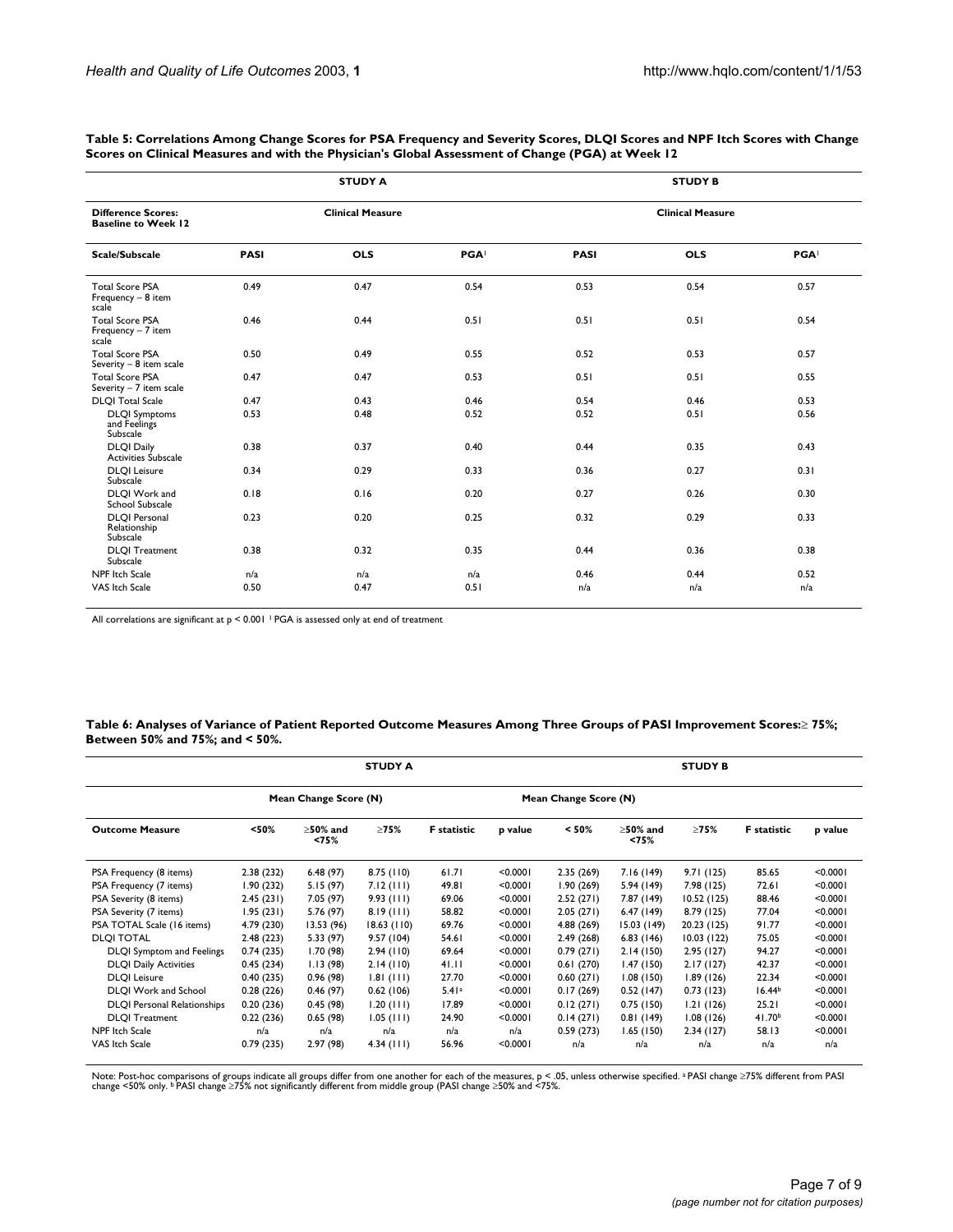Although developed for a general dermatologic population, the DLQI has been applied to patients with psoriasis. For example, Badia et al. [26] used the DLQI in a sample of patients with mild to moderate eczema or psoriasis (approximately half the sample had psoriasis). Their results on the combined sample demonstrated that the DLQI was responsive to change, although they reported that the great majority of change occurred in the symptom and feeling scale of the DLQI. Zachariae et al. [27] tested a Danish version of the DLQI on a mixed sample of patients with dermatological diseases, including psoriasis. They found significant relationships between DLQI scores and physician-rated severity. Nichol et al. [28] reported a significant relationship between the DLQI and psoriatic symptoms in a sample enrolled in multi-center clinical trials. Ellis et al. [29] used the DLQI and the SF-36 in a Phase II clinical trial of a new treatment for psoriasis. Their results show greater responsiveness to treatment for the DLQI than to the SF-36. These and other studies [[30](#page-8-0),31] support the use of the DLQI as a HRQL measure in psoriatic populations.

The current study further establishes the reliability and validity characteristics of the DLQI and expands on this by demonstrating the responsiveness of the DLQI to change in clinical status over the course of two independently conducted clinical trials with initial treatment periods of 12 weeks. Changes in the DLQI total score, as well as in all of the DLQI subscales, demonstrated significant and sizeable correlations with independently obtained physicianassessed changes in the clinical status of patients. As in the Badia et al. study [26], changes in the symptom and feelings scale demonstrated the greatest association with changes in clinical status. However, the other scales were also very responsive. For example, the daily activities scale, which is comprised of two items dealing with the interference of the skin disease on activities like shopping or with the choice of clothing, demonstrates the second highest responsiveness to clinical changes. This indicates that the alleviation of psoriatic symptoms, as determined by clinical assessments, results in significant and marked improvements to the dermatology-specific HRQL of psoriasis patients.

In addition to the dermatology-specific HRQL measure, this study included patient-reported symptom scales. Both the PSA and itch scales demonstrated responsiveness to changes in clinical status. They also demonstrated significant correlations with the clinical indicators obtained at the same time period, especially so at the end of the 12 week portion of the trial. Taken together, these data indicate that patient reports of their symptoms are an important and valid indication of clinical status.

In addition to demonstrating that the PSA is a reliable and valid instrument for a psoriasis population, the present study also confirms that the addition of an item on scaling of skin specific to psoriasis to the symptom scale of the Skindex-29, as well as slight changes in instructions to the subjects (as described in Methods) results in good reliability and validity, and increases its responsiveness. The 8 symptom scale was shown to be as reliable as the 7-symptom scale. In addition, the very high correlations between the PSA frequency and severity scores would indicate that it may not be necessary to ask both questions about the symptoms – one measure would suffice.

The present study demonstrates the validity, reliability, and responsiveness of several patient-reported outcome measures in the study of psoriasis, specifically the PSA, the DLQI and two itch scales. Although the DLQI has been used frequently in studies of psoriasis, the results presented here represent a very broad assessment involving the DLQI, two different itch measures, and patientreported symptom assessments. Moreover, the results were derived from two independently conducted clinical trials using a combined study population that is greater than any other study using patient reported outcomes in assessing the impact of a psoriasis drug on these outcomes. The results of the psychometric analyses conducted confirm that these patient-reported measures are appropriate endpoints in clinical trials of psoriasis and that they relate well to the clinical endpoints of PASI, OLS and PGA. The use of patient-reported outcome measures with demonstrably good psychometric properties is a highly recommended when using such measures in a psoriatic population [32]. Based upon previous evidence and the results of the present study, the DLQI, the PSA, the VAS itch measure, and the NPF itch measure are considered useful tools for the measurement of dermatologyrelated limitations of functional ability and the frequency, severity and impact of psoriasis symptoms on patients' lives. These measures provide information about the change in subject's psoriatic symptoms that supplement and provide assessments from a different perspective than the clinical assessments obtained by physicians.

# **Competing interests**

The research reported here was performed under a contract from Genentech Inc., South San Francisco, CA to MEDTAP International, Inc.

Three of the authors (RS, DAR, CT) have no current or past commercial associations and no known conflict of interest related to this research. One author (BWB) is currently employed by Genentech, Inc. Two authors (SPT, JK) are clinical investigators for and consultants to Genentech, Inc.